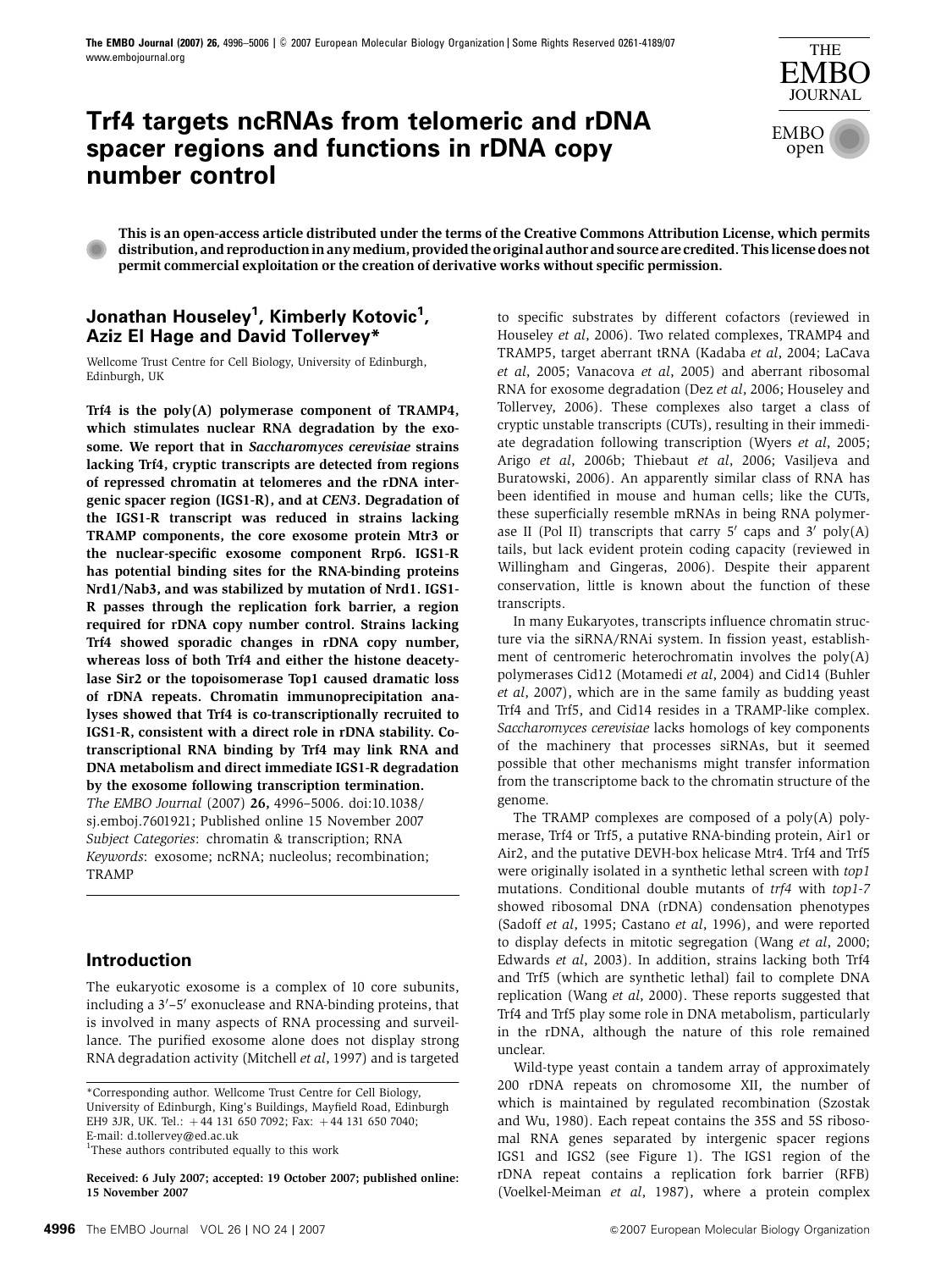<span id="page-1-0"></span>

Figure 1 Schematic of intergenic spacer region. Schematic representation of the rDNA intergenic spacer regions showing ncRNA transcripts. IGS, intergenic spacer; ARS, autonomously replicating sequence (origin of DNA replication); ETS, external transcribed sequence (the 35S has a  $5'$  ETS and a  $3'$  ETS); RFB, replication fork barrier. Dotted lines with arrows show strand-specific RNA probes; arrows point 5'-3'. Thick lines 1-7 indicate products of qPCR reactions used for ChIP analysis.

including Fob1 imposes a unidirectional block to the progress of DNA replication forks. This region also contains a recombination hotspot that is necessary for doublestrand break formation and subsequent recombination between sister chromatids to occur ([Kobayashi and](#page-10-0) [Horiuchi, 1996](#page-10-0)).

The repeat tracts in two sister chromatids are normally held together by the cohesin complex, which is concentrated over the cohesin-associated region (CAR) in IGS2 (see Figure 1) ([Laloraya](#page-10-0) et al, 2000). This ensures that even if recombination is initiated, it occurs only with the aligned repeat in the sister chromatid, and does not result in a change of repeat number. Two divergent Pol II transcripts generated from the E-pro promoter within IGS1 (see Figure 1) [\(Santangelo](#page-10-0) et al, 1988) have been suggested to regulate recombination, as replacement of E-pro with a regulated, divergent GAL1-10 promoter resulted in cohesin displacement and extensive unequal recombination ([Kobayashi](#page-10-0) [and Ganley, 2005\)](#page-10-0). Unequal recombination leads to a net change in repeat number for the chromatid that initiated recombination. However, these analyses did not address potentially distinct roles for the two Pol II transcripts, which we designate here as IGS1-F and IGS1-R. IGS1-F is transcribed through the CAR, consistent with its reported role in cohesin displacement, whereas IGS1-R is transcribed through the RFB.

The rDNA IGS regions, along with the telomeres and inactive mating loci, are silenced for Pol II transcription by the histone deactylase Sir2 ([Smith and Boeke, 1997](#page-10-0)). Loss of Sir2 leads to elevated expression of the IGS1 and IGS2 transcripts (Li et al[, 2006](#page-10-0)) and hyper-recombination within the rDNA array [\(Gottlieb and Esposito, 1989](#page-10-0)). This was proposed to be a consequence of cohesin displacement [\(Kobayashi](#page-10-0) et al, 2004).

Here we demonstrate that one of the non-coding RNA (ncRNA) transcripts generated from the intergenic spacer regions, IGS1-R, is targeted for degradation mediated by Trf4 and the exosome. Trf4 is recruited to the rDNA spacer region that includes the RFB, via the IGS1-R transcript, and is required for stability of the rDNA repeat copy number. These data provide evidence for novel links between RNA and DNA metabolism in budding yeast.

#### **Cryptic transcripts from regions of repressed chromatin accumulate in strains with defects in the TRAMP complex or exosome**

We speculated that transcripts may be generated from regions of repressed chromatin in the yeast genome but degraded by the TRAMP and exosome complexes. We therefore tested a telomeric region (TEL05L), the intergenic spacer (IGS) region of the rDNA repeat, a centromeric region (CEN3) and the silenced mating-type cassettes  $(MATa/\alpha)$ . In each case, we saw increased levels of a transcript in strains lacking Trf4, but not in single mutant strains lacking Trf5, Air1 or Air2 [\(Figure 2A,](#page-2-0) compare lane 2 with lanes 3–5).

At many yeast telomeres, the terminal repeats are flanked by the 'Y' region', which is conserved in whole or in part at 16 yeast telomeres. At some telomeres, this region encodes a putative DNA helicase [\(Yamada](#page-10-0) et al, 1998), designated Yel077c in the case of TEL05L [\(Figure 2B](#page-2-0)). Strand-specific probes demonstrated that the transcript elevated in the  $trf4\Delta$ strain is an ncRNA expressed antisense to YEL077C. The TEL05L ncRNA is  $\sim$  6.5 kb in length and was detected by a probe located within YEL074W [\(Figures, 2A and B\)](#page-2-0) and by a second probe located 2.8 kb further toward the chromosome end (data not shown), showing it to extend across the  $Y'$ region. 5' RACE generated a product that was enriched in  $trf4\Delta$  (arrow in [Figure 2C\)](#page-2-0), which was cloned and sequenced. Three 5' ends were identified, located 106-128 bp beyond the 3' end of the open reading frame (ORF) of YEL077C. The ncRNA therefore starts close to the chromosome end and runs antisense through the entire putative helicase ORF. Polymorphisms in sequenced products demonstrate that the ncRNA is transcribed from at least two telomeres (data not shown).

The TEL05L ncRNA was also elevated in a strain lacking Rrp6 ([Figure 2D,](#page-2-0) lane 6), indicating that it is a target for exosome degradation. Depletion of Trf5 by growth of a  $trf4\Delta$ GAL-trf5 strain on glucose medium [\(Figure 2D](#page-2-0), lane 5) increased accumulation of the TEL05L transcript relative to the  $trf4\Delta$  single mutant. Overexpression of Trf5, in GAL-trf5 strains grown in galactose medium, can suppress the phenotype of  $trf4\Delta$  strains on some TRAMP substrates [\(Houseley](#page-10-0) [and Tollervey, 2006](#page-10-0)), and this was the case for the TEL05L transcript [\(Figure 2D,](#page-2-0) lane 4). We conclude that TRAMP4 and TRAMP5 both participate in degradation, with TRAMP4 probably playing the major role, and function with the exosome to degrade large ncRNAs generated from telomeric regions.

We have not further characterized the  $\sim$  1.2 kb CEN3 transcript, and the structure of the MAT loci prevents unambiguous assignment of the observed  $\sim$  1.2 kb transcript to a silent cassette. However, connections between Trf4 and Top1 mutations and rDNA structure (see Introduction) suggested a functional link to IGS transcription, which was therefore further investigated. The ncRNA products of transcription from E-pro, IGS1-F and IGS1-R (Figure 1) are normally present at very low levels ([Santangelo](#page-10-0) et al, 1988) and we speculated that this might reflect rapid degradation involving the TRAMP and exosome complexes. To visualize these ncRNAs, northern blots of RNA from TRAMP and exosome mutants were probed with strand-specific probes to both rDNA intergenic spacer regions [\(Figure 3B](#page-3-0)). An  $\sin 2\Delta$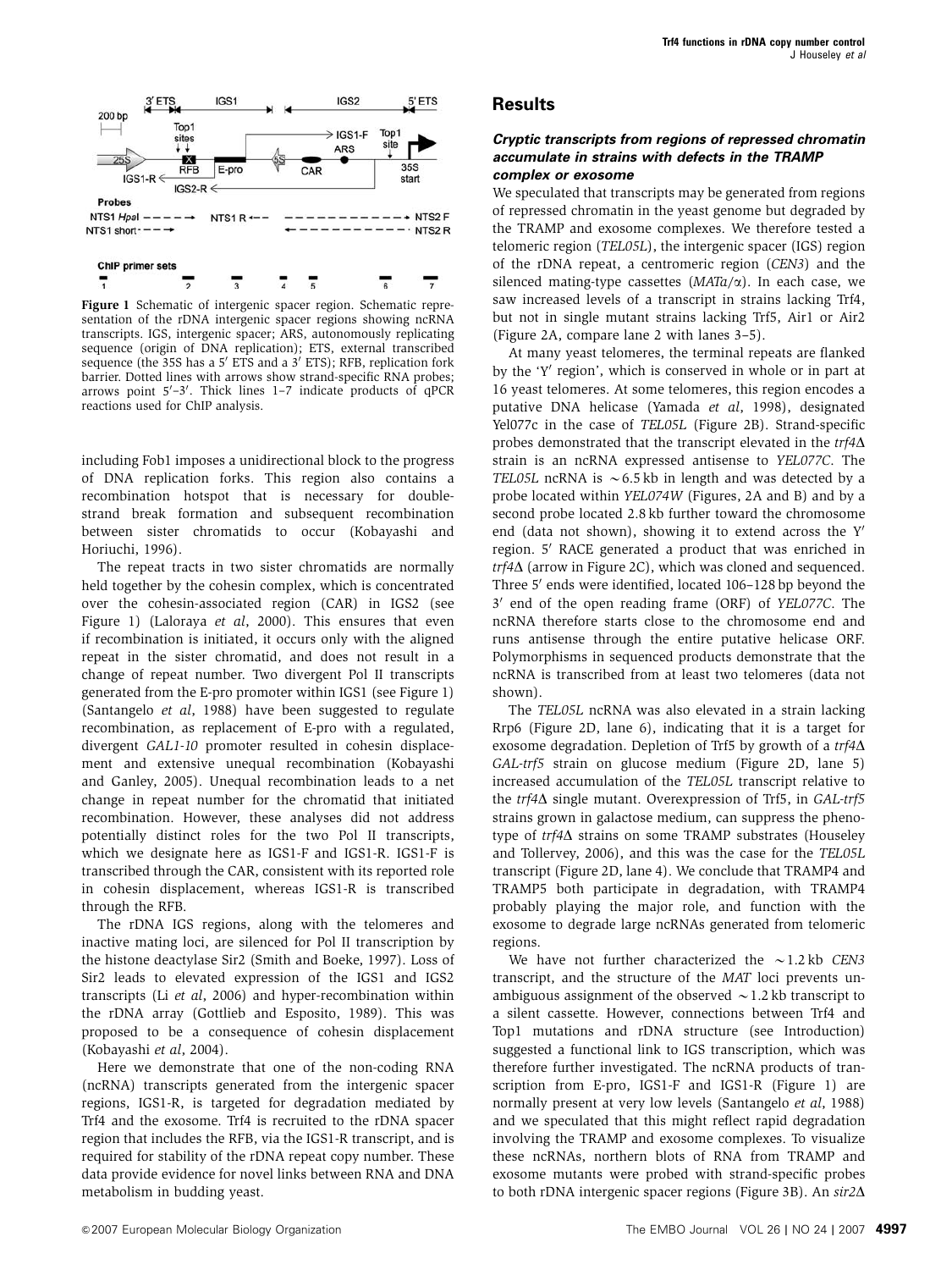<span id="page-2-0"></span>Trf4 functions in rDNA copy number control J Houseley et al



Figure 2 Cryptic transcripts can be detected from regions of repressed chromatin in strains lacking TRAMP activity. (A) Northern analysis of TRAMP mutants grown in YPD at 25°C. RNA is resolved on a 1.2% agarose glyoxal gel (three upper panels) or a 6% acrylamide 7 M urea gel (three lower panels). Probes are (top to bottom) YEL074W, NTS1 HpaI, TSA1, CEN3, MAT and TSA1. (B) Schematic representations of probed regions. (C)  $\bar{5}$ <sup>'</sup> RACE PCR was performed on wild-type and trf4 $\Delta$  RNA, with a primer located 138 bp from the 3<sup>'</sup> end of the annotated YEL077C ORF. DNA products were stained with SYBR Safe. The indicated band was excised, cloned and sequenced. (D) Northern analysis of TRAMP and exosome mutants probed with YEL074W and PGK1. Strains were grown at 25°C on YPD except  $trf4\Delta$  GAL-trf5, which was grown on YPGal and shifted to YPD for 18 h prior to RNA extraction.

strain, which overexpresses IGS transcripts, was used as a positive control. A top1 $\Delta$  strain was also analyzed, as top1 trf4 double mutants were reported to show synthetic lethality and rDNA condensation phenotypes (Sadoff et al[, 1995;](#page-10-0) [Castano](#page-9-0) et al, 1996). Strains carrying  $\sin 2\Delta$  and  $\tan 1\Delta$  showed elevated levels of three ncRNAs IGS1-R, IGS1-F and IGS2-R [\(Figure 3B](#page-3-0), lanes 6 and 7).

The levels of IGS1-F and IGS2-R were unaltered in TRAMP or exosome mutants, whereas the level of IGS1-R was substantially increased in  $trf4\Delta$  and to a lesser extent in  $air1\Delta$ air2 $\Delta$  and  $rrp6\Delta$  strains. No stabilization of IGS1-R was seen in  $trf5\Delta$  strains, and overexpression of Trf5 under GAL regulation did not suppress the  $trf4\Delta$  phenotype [\(Figure 3C,](#page-3-0) lanes 3 and 4). This suggests that Trf5 does not efficiently target IGS1-R, even in the absence of Trf4. IGS1-R stabilization in the  $rrp6\Delta$  exosome mutant strain was weaker than that in  $trf4\Delta$  ([Figures 3B](#page-3-0) (lane 5) and D (lane 3)) and we therefore also examined the core exosome mutant mtr3-1 [\(Figure 3D](#page-3-0)). Even at permissive temperature  $(25^{\circ}C)$ , accumulation of IGS1-R was visible in the mtr3-1 strain. We conclude that TRAMP4 functions with both Rrp6 and the core exosome to degrade IGS1-R, whereas degradation of IGS1-F and IGS2-R presumably involves other activities.

Two major forms of IGS2-R of approximately 1.6 kb and 850 nt in length were detected (see also Li et al[, 2006](#page-10-0)). The longer IGS2-R species also hybridized to a downstream probe to IGS1, whereas the short species was not detected with this probe, indicating that it is  $3'$  truncated (data not shown). This would be consistent with termination of some IGS2-R transcripts around the location of the CAR, even in  $top1\Delta$  and  $sir2\Delta$  strains. A shorter probe directed against the 3' region of IGS1-R (NTS1 short; see [Figure 3A](#page-3-0)) was also used. This region is extremely AT rich and the probe hybridized poorly; however, only the longer transcripts were detected by NTS1 short probe ([Figure 3D,](#page-3-0) compare lanes 1–4 with 5–8). This indicates that the IGS1-R transcripts show 3' heterogeneity.

To assess whether increased IGS1-R RNA reflects increased transcription or post-transcriptional stabilization, chromatin immunoprecipitation (ChIP) was performed to determine RNA Pol II occupancy in wild-type,  $trf4\Delta$  and  $top1\Delta$  cells [\(Figure 3E](#page-3-0)) and  $\sin 2\Delta$  (data not shown). This revealed a clear peak of Pol II within the IGS1-R region in the wild-type strain. This peak was elevated in the  $top1\Delta$  strain, consistent with constitutive derepression (Bryk et al[, 1997\)](#page-9-0). In contrast, the Pol II signal in the  $trf4\Delta$  strain was lower than that in the wild-type strain, despite elevated levels of the transcript.

We next wanted to determine how the TRAMP complex is recruited to the IGS1-R transcripts. The Nrd1–Nab3 heterodimer of RNA-binding proteins was reported to recruit the exosome to substrate RNAs (Arigo et al[, 2006b](#page-9-0); [Thiebaut](#page-10-0) et al, [2006](#page-10-0)). The longest observed IGS1-R transcript contains 10 potential binding sites for Nab3 (UCUU) including two prominent clusters, and seven binding sites for Nrd1 (GUAA/G). The level of IGS1-R was therefore assessed in ts-lethal nab3-11 and nrd1-102 mutant strains [\(Figure 3F](#page-3-0)). IGS1-R was strongly stabilized in the nrd1-102 mutant, demonstrating that it is targeted by the Nrd1–Nab3 pathway. In contrast, the nab3-11 mutant conferred little or no stabilization [\(Figure 3F\)](#page-3-0). Allele specificity has, however, previously been reported for mutations in these proteins ([Conrad](#page-9-0) et al, 2000) and the data do not demonstrate that Nrd1 is primarily responsible for targeting IGS1-R for degradation. On other transcripts, Nrd1–Nab3 are responsible for transcription termination [\(Steinmetz](#page-10-0) et al, [2001](#page-10-0); Arigo et al[, 2006a, b;](#page-9-0) Kim et al[, 2006; Thiebaut](#page-10-0) et al, [2006](#page-10-0)). However, we saw no clear differences in the migration of the IGS1-R transcripts in the nrd1 or nab3 mutants relative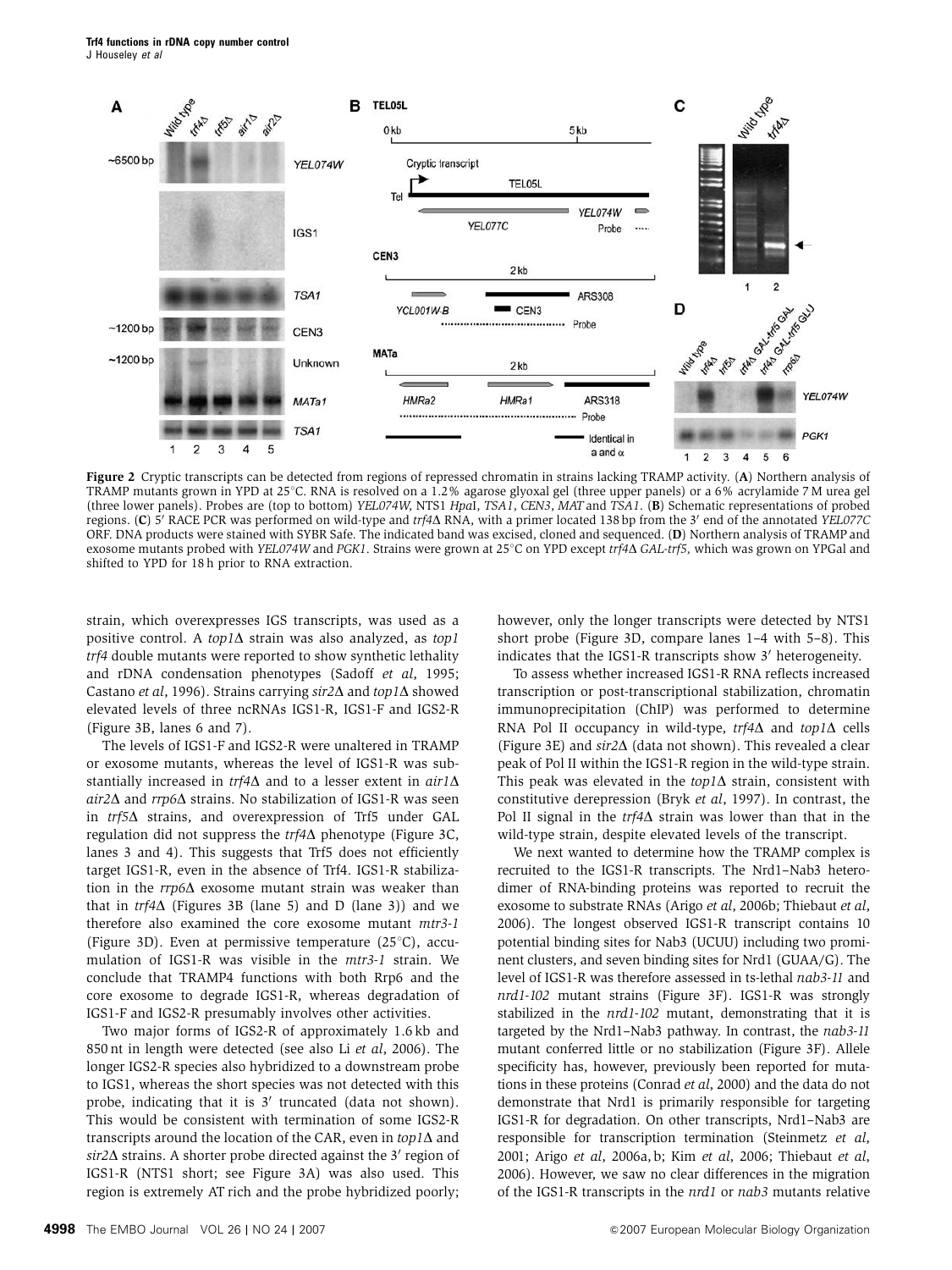<span id="page-3-0"></span>

Figure 3 IGS1-R is degraded by TRAMP and the exosome. (A) Locations of hybridization probes and ChIP primer sets used. (B) Northern analysis of TRAMP and exosome mutants and control strains grown in YPD at 25°C. Probes are (top to bottom) NTS1 HpaI, NTS2 R, NTS2 F and ACT1. (C) Accumulation of IGS1-R in trf4 $\Delta$  GAL-trf5 strain. Strains were grown at 25°C on YPD (lanes 1–3) or YPGal (lane 4) and/or pre-grown in YPGal and shifted to YPD for 18 h. Northern blot of poly $(A)$  + selected RNA was probed with random primed NTS1 and PGK1. (D) Northern analysis of TRAMP and exosome mutant strains grown in YPD at  $25^{\circ}$ C, probed with NTS1 HpaI, NTS1 short and ACT1. (E) ChIP analysis of RNA polymerase II density in intergenic spacer regions, with primer sets shown in [Figure 1.](#page-1-0) Error bars =  $\pm$ 1 standard error,  $n = 3$ . (F) Northern analysis of  $nrd1$  and  $nab3$  mutant strains grown in YPD at  $23^{\circ}$ C and shifted to  $37^{\circ}$ C for 1 h, probed with NTS1 HpaI and ACT1.

to the wild type (Figure 3F), suggesting that termination is not strongly impaired.

From the ChIP and northern data, we conclude that transcription of IGS2-R and IGS1-F is strongly repressed by a chromatin structure that requires Sir2 and Top1 for its maintenance. IGS1-R is more actively transcribed than IGS2-R or IGS1-F, but the resulting transcripts are rapidly degraded by a mechanism that requires the Nrd1/Nab3 complex, TRAMP4 and both the core exosome and Rrp6.

#### **IGS1-R is polyadenylated and shows extensive 3' heterogeneity**

Primer extension was used to define the 5' end of the IGS1-R transcript [\(Figure 4A\)](#page-4-0). The  $5'$  end was mapped by running the primer extension products alongside a sequencing ladder on a 40 cm denaturing polyacrylamide gel (data not shown).

The major 5' end lies at  $+599$  nt from the end of the 25S  $rRNA$ , with some secondary  $5'$  ends spanning about 20 bp. This position is  $26 bp \frac{3}{ }$  to that originally described [\(Santangelo](#page-10-0) *et al*, 1988) and around  $+175$  nt from the RFB.

Conventional analyses of polyadenylation using RNase H and oligo(dT) were complicated by the presence of two genome-encoded poly(A) tracts within IGS1-R (Supplementary Figures 1A and B). However, the results were consistent with  $3'$  heterogeneity, as were the northern analyses shown in Figure 3D. Oligo-dT-directed 3' RACE detected multiple transcripts [\(Figure 4B\)](#page-4-0), showing that IGS1-R is polyadenylated even in  $trf4\Delta$  strains, and of 16 3' RACE clones sequenced, 6 terminated in genomic encoded poly(A) tracts and the remaining 10 clones contained 9 different  $3'$  ends, demonstrating substantial  $3'$  heterogeneity [\(Figure 4C](#page-4-0)).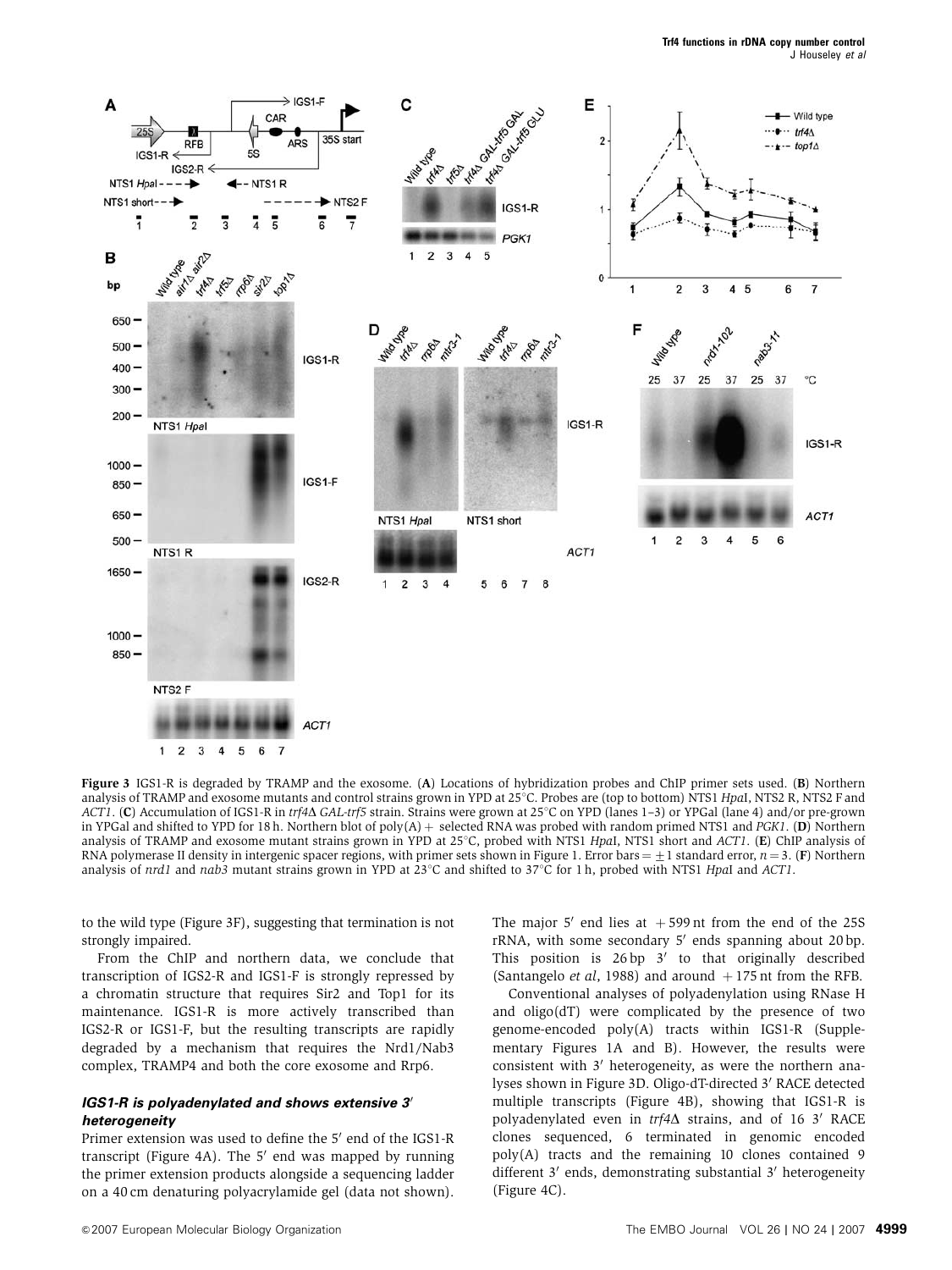<span id="page-4-0"></span>

Figure 4 IGS1-R is a 3'-heterogeneous transcript polyadenylated by Pap1. (A) Primer extension analysis of IGS1-R performed on poly(A) + RNA from oligonucleotide NTS1 F3 (see C). (B) Ethidium-stained 6% acrylamide gel of 35-cycle 3' RACE reactions using NTS1 R2 (see C). (C) Schematic of IGS1-R showing mapped 3' ends and primer locations for  $3'$  RACE and primer extension. (D) Northern analysis of TRAMP and Pap1 mutants grown at 25°C in YPD and shifted to 37°C for 1 h, probed with NTS1 HpaI and SCR1. (E) trf4 $\Delta$  strains were transformed with Trf4 plasmids [\(Vanacova](#page-10-0) *et al*, 2005), grown to mid-log in synthetic media and probed with NTS1 HpaI and ACT1. Error bars  $= \pm 1$  standard error,  $n = 3$ .

Depletion of Trf5 from the  $trf4\Delta$  strain had little effect on transcript length [\(Figure 3C,](#page-3-0) lane 5), whereas transfer of a ts-lethal pap1-2 trf4 $\Delta$  strain to 37°C resulted in shorter IGS1-R transcripts (Figure 4D, compare lanes 4 and 8). At permissive temperature, the abundance of IGS1-R transcripts was greater in the pap1-2  $trf4\Delta$  double mutant than in either single mutant (Figure 4D, compare lanes 2, 3 and 4). These results indicate that IGS1-R is polyadenylated by Pap1 and suggest that efficient polyadenylation promotes IGS1-R degradation.

We tested whether the polyadenylation activity of Trf4 is required for degradation of IGS1-R (Figure 4E). Plasmids expressing either Trf4 or the catalytically inactive Trf4- DADA [\(Vanacova](#page-10-0) et al, 2005) fully suppressed the IGS1-R stabilization phenotype in the  $trf4\Delta$  strain. Recruitment of the exosome and IGS1-R degradation does not therefore require polyadenylation by Trf4 although the presence of the protein is necessary.

#### **Trf4 functions in rDNA copy number control**

TRAMP and exosome mutants were tested for alterations in rDNA copy number using pulsed field gel electrophoresis (PFGE) ([Figures 5A and B\)](#page-5-0). In the wild-type strain, chromosome XII ( $\sim 60\%$  of which is composed of rDNA repeats) showed a well-defined length corresponding to an rDNA array of  $\sim$  200 repeats. In contrast, sir2 $\Delta$  and top1 $\Delta$  strains

**5000** The EMBO Journal VOL 26 | NO 24 | 2007 **And 2007 And 2007 European Molecular Biology Organization** 

showed hyper-recombination phenotypes that caused chromosome XII to appear as smears (compare lane 1 with lanes 6 and 7 in [Figure 5A](#page-5-0) and lanes 1–3 with lanes 7–9 and 13 and 14 [in Figure 5B](#page-5-0)) ([Christman](#page-9-0) et al, 1988; [Gottlieb and](#page-10-0) [Esposito, 1989;](#page-10-0) Bryk et al[, 1997\)](#page-9-0). Strains lacking the TRAMP components,  $trf4\Delta$  or air1 $\Delta$  air2 $\Delta$ , showed sporadic deviations from the wild-type rDNA copy number, with the greatest effect in  $trf4\Delta$  strains. These deviations from wild-type repeat number had only limited penetrance, with three out of eight  $trf4\Delta$  clones analyzed showing a clear repeat number reduction and two strains showing repeat expansion. We observed no evidence of an rDNA hyper-recombination phenotype, which would be indicated by smearing of the rDNA band, in any  $trf4\Delta$  single mutant analyzed, in contrast to a previous report [\(Sadoff](#page-10-0) et al, 1995).

A MET::trf4 top1 $\Delta$  strain was viable on restrictive high methionine medium, and multiple  $top1\Delta$  transformants isolated in four independent experiments were all growthimpaired but viable. This is in contrast to their reported synthetic lethality (Sadoff et al[, 1995](#page-10-0); [Castano](#page-9-0) et al, 1996; Pan et al[, 2006\)](#page-10-0), and may reflect differences in alleles or strain background. We also combined  $trf4\Delta$  with  $sir2\Delta$ , and growth of the double mutant strain was similar to that of the  $trf4\Delta$  single mutant. The double mutants of  $trf4\Delta$  with either  $sir2\Delta$  or top1 $\Delta$  showed large losses in rDNA repeat number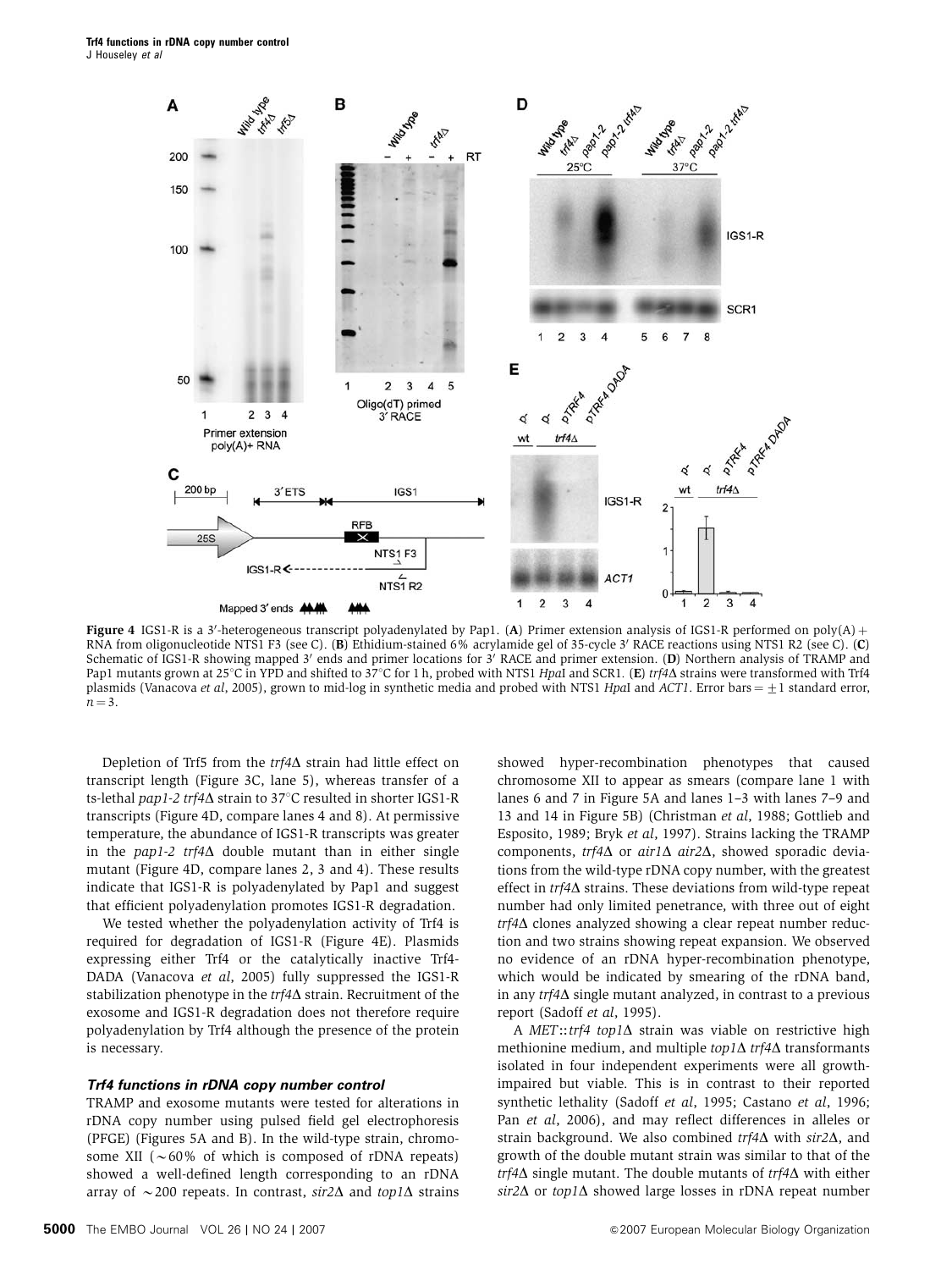<span id="page-5-0"></span>

Figure 5 Loss of Trf4 alters rDNA copy number. (A, B) Pulsed field analysis of rDNA copy number in TRAMP mutants and controls. Strains were grown to stationary phase in YPD, resolved on a 0.8% pulsed field gel and probed with 18S to highlight chromosome XII. Ethidium bromide staining of other chromosomes shows integrity of preparation; the top chromosome visible is chromosome IV. Repeat numbers were calculated from an S. cerevisiae PFGE marker (A) and an H. wingii PFGE marker (B). (C) Northern analysis of strains grown to mid-log in YPD and probed with (top to bottom) NTS1 HpaI, NTS1 R, NTS2 F and ACT1. (D) Quantification of transcripts in (C). Results have been normalized to average repeat number in the culture determined by Southern blot analysis of BglII-digested genomic DNA (data not shown). (E) ChIP analysis of RNA polymerase II levels at the IGS1-R locus. The experiment is performed in Smc1-13Myc strains; however, northern analysis shows that this does not alter transcript levels (data not shown). Error bars =  $+1$  standard error,  $n = 3$ .

(Figure 5B, lanes 10–12 and 15–17), and this phenotype was observed in all clones tested (at least four of each combination). In contrast, the combination of  $trf5\Delta$  with either  $sir2\Delta$ or  $top1\Delta$  had no apparent effect on rDNA repeat number (Supplementary Figure 2A). We also tested the exosome mutant  $rrp6\Delta$  (Supplementary Figure 2B). Loss of Rrp6 alone had no clear effect on repeat number (lane 2), but an  $rrp6\Delta$  top1 $\Delta$  double mutant showed reduced heterogeneity relative to  $top1\Delta$  single mutant strains (lanes 3-7).

To assess potential links between stability of the rDNA and transcription of IGS1-R, IGS1-F and IGS2-R, the  $trf4\Delta$  sir2 $\Delta$ and  $trf4\Delta$  top1 $\Delta$  double and single mutant strains were analyzed by northern hybridization (Figures 5C and D) and Pol II ChIP (Figure 5E).

Levels of IGS1-R appeared to correlate with rDNA copy number instability, being higher in  $sir2\Delta$  trf4 $\Delta$  and top1 $\Delta$  $trf4\Delta$  double-mutant strains than in the sir2 $\Delta$  and top1 $\Delta$ single mutants. In Figure 5D, the quantification of the northern data is normalized to rDNA repeat number. The levels of IGS1-F were highest in the  $sir2\Delta$  and  $top1\Delta$  single mutants,

which showed the greatest repeat heterogeneity. In contrast, the levels of IGS2-R appeared principally dependent on the presence or absence of Sir2. The ratio of abundance of the ncRNAs was altered between  $top1\Delta$  and  $sir2\Delta$  strains expressing or lacking Trf4. It is possible that this has an effect on repeat number, although we have no direct evidence for this. Loss of Trf5 from either the  $\sin 2\Delta$  or  $\tan 1\Delta$  strains had no clear effect on the levels of any of the IGS ncRNAs (Supplementary Figure 2C).

ChIP for RNA Pol II at the IGS1-R locus (Figure 5E) shows that Pol II occupancy is not significantly altered in  $top1\Delta$  trf4 $\Delta$ strains compared to  $top1\Delta$ . Hence, the reduced heterogeneity of the rDNA repeats in the  $trf4\Delta$  top1 $\Delta$  double mutant relative to the  $top1\Delta$  single mutant is not due to reduced transcription. This also confirms that the high accumulation of transcript is due to increased RNA stability in the absence of Trf4.

We conclude that deletion of TRF4, but not TRF5, from the  $sir2\Delta$  or top1 $\Delta$  strains leads to greatly increased levels of IGS1-R, due to increased RNA stability, and a drastic loss of rDNA repeats. Deletion of RRP6 from the  $top1\Delta$  strain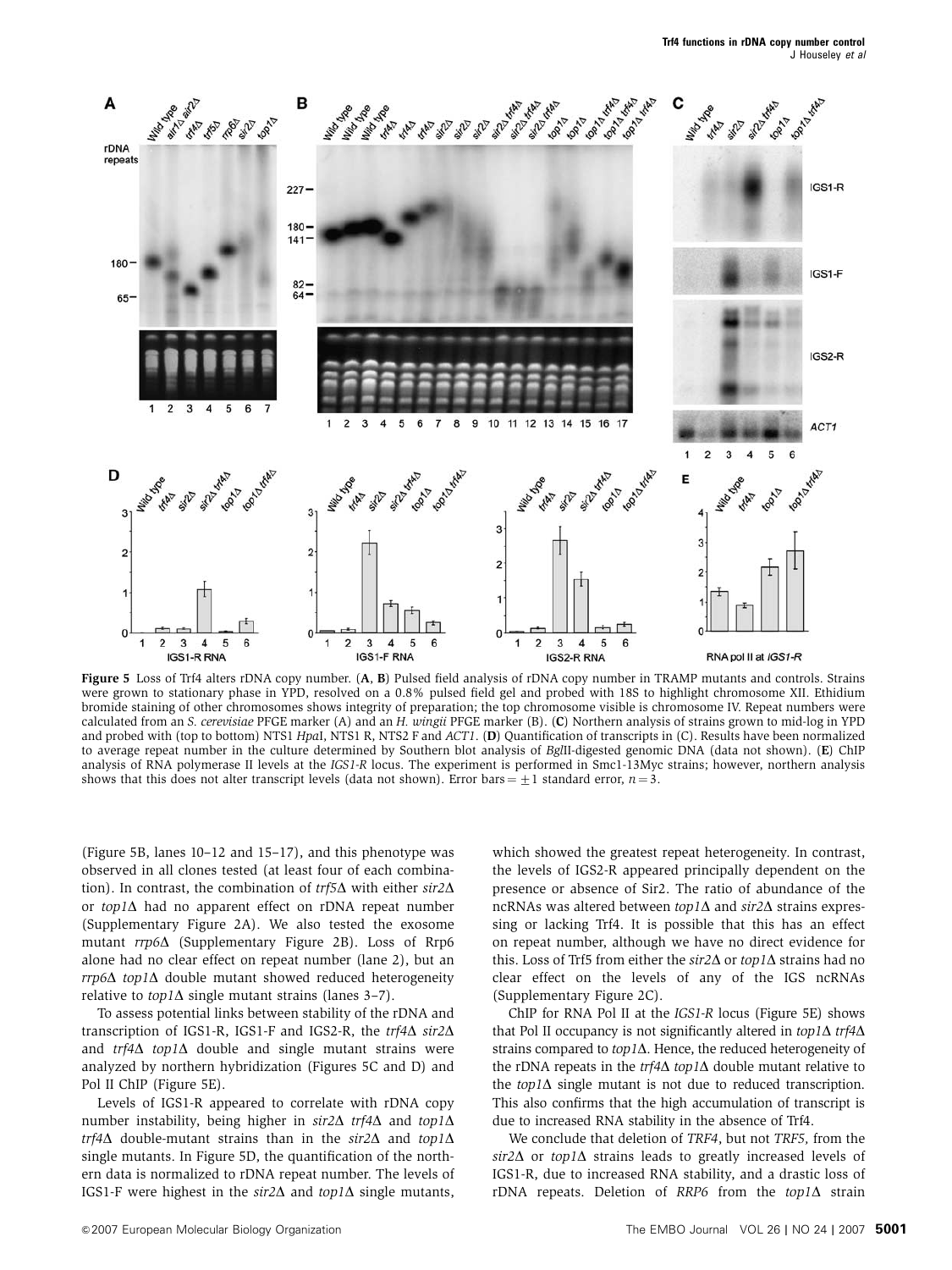appeared to reduce the heterogeneity in rDNA repeat number without clearly decreasing average repeat length.

## **Trf4 catalytic activity is not required for repeat regulation**

One explanation for the loss of rDNA repeats in  $trf4\Delta$  mutants would be that Trf4 is a DNA polymerase involved in rDNA replication, as previously proposed (Wang et al[, 2000](#page-10-0)). Were this the case, the polymerase activity of Trf4 would be required to allow the hyper-recombination observed in  $\text{top1}\Delta$  strains.

To test this, we made use of the suppression of the rDNA repeat heterogeneity seen in  $top1\Delta$  strains by loss of Trf4 (Figure 6A). We compared  $trf4\Delta$  TOP1 (lanes 1, 4 and 7) and  $trf4\Delta$  top1 $\Delta$  (lanes 2–3, 5–6 and 8–9). These strains also carried plasmids lacking an insert (lanes 1–3), expressing intact Trf4 (lanes 4–6) or expressing the catalytically inactive Trf4-DADA (lanes 7-9). The  $top1\Delta$  strains expressing wildtype Trf4 showed a hyper-recombination phenotype (lanes 5 and 6). Hyper-recombination was suppressed in the absence of Trf4 (lanes 2 and 3), but was clearly present when only Trf4-DADA was expressed (lanes 8 and 9). Western blotting confirmed that the mutant and wild-type Trf4 were expressed at similar levels (data not shown). In this experiment, strains were grown on minimal media to select for plasmid maintenance and recombination was less active than on complete YPD media used in the experiments shown in [Figure 5.](#page-5-0) Thus, the poly(A) polymerase activity of Trf4 is not required for IGS1-R degradation and is also not required for hyperrecombination.



Figure 6 The role of Trf4 in rDNA recombination. (A) Pulsed field analysis of  $trf4\Delta$  top1 $\Delta$  strains with Trf4 plasmids. One TOP1 and two top1 $\Delta$  samples are shown in each case. Cells were grown in synthetic media and harvested at stationary phase approximately 50 generations after TOP1 deletion. Gel was run and probed as in [Figure 5B.](#page-5-0) (B) An rDNA MET25 reporter was randomly integrated in each strain, and cells were grown to mid-log before plating on modified lead acetate plates at 25°C. Once colonies were  $\sim$ 1 mm diameter, they were imaged and scored for the presence or absence of sectoring. (C) Recombination frequency assessed by colony sectoring. Three separate MET25 insertion clones were analyzed twice for each strain. Error bars  $= +1$  standard error,  $n = 6$ .

### **rDNA recombination frequency is unaffected by loss of TRF4**

These analyses do not resolve differences in recombination frequency and stability of the rDNA repeat tract. Recombination rates within the rDNA tract can be assessed by integrating a single-copy marker gene and scoring for its loss. The presence or absence of a functional MET25 gene can be scored by a colony color test on medium containing  $Pb^{2+}$ , on which  $met25\Delta$  colony sectors turn dark brown (Figure 6B) [\(Smith and Boeke, 1997\)](#page-10-0). A MET25-GFP construct was integrated into the IGS2 region of a single rDNA repeat in one strain of each genotype used in [Figure 5](#page-5-0). Three independent MET25 insertion clones from each strain were then scored for colony sectoring phenotypes (Figure 6C). Comparison of sectoring levels in  $top1\Delta$  and  $top1\Delta$  trf4 $\Delta$  shows that loss of TRF4 has little or no effect on recombination frequency. A transgene inserted at this location was previously shown to be repressed by Sir2 ([Smith and Boeke, 1997](#page-10-0)), and we confirmed this for our insert by western blotting (data not shown). Met25-GFP expression was lower in western blots from  $trf4\Delta$  strains than  $trf4\Delta$  sir2 $\Delta$  strains (data not shown), showing that Sir2-dependent silencing was maintained. This indicates that hypoacetylation of H3 and H4 by Sir2 is not lost, since Sir2-dependent silencing requires its deacetylation activity (Li et al[, 2006](#page-10-0)).

In  $trf4\Delta$  strains, transcription of the MET25-GFP reporter was frequently reduced, resulting in dark pigmentation (Figure 6B). This is consistent with the reduction of IGS1-F expression seen in  $\sin 2\Delta$  trf4 $\Delta$  strains compared to  $\sin 2\Delta$ . but the effect was variable between fresh transformants and old cells. The  $sir2\Delta$  trf4 $\Delta$  strain proved hypersensitive to  $Pb^{2+}$  ions and could not be assessed in the sectoring assay.

#### **Trf4 is recruited co-transcriptionally to IGS1**

We hypothesized that the altered rDNA stability in  $trf4\Delta$ strains is due to direct effects of Trf4 on the rDNA or chromatin rather than indirect consequences of defects in RNA processing. In this case, the role of IGS1-R transcription might be to recruit Trf4 to the rDNA in the vicinity of the RFB region. Were this model correct, we would detect an association of Trf4 with the rDNA IGS1-R region that is dependent on RNA Pol II transcription.

ChIP analysis of Trf4-Myc over the rDNA IGS regions [\(Figure 7B\)](#page-7-0) showed clear enrichment over IGS1-R. To confirm that this association was dependent on RNA Pol II transcription, we analyzed an rpb1-1 strain, which carries a fast-acting temperature-sensitive mutation in RNA Pol II [\(Figure 7A](#page-7-0)). The ChIP signal for Trf4 was substantially reduced across the IGS1-R region at the restrictive temperature, consistent with its recruitment by IGS1-R nascent transcripts, although the ChIP signal for Pol II showed greater reduction than the Trf4 signal [\(Figure 7B](#page-7-0)). To ensure that the protein context of the rDNA is not generally altered in this strain, lysates from this experiment were checked by ChIP for the presence of Sir2, which was only mildly reduced at  $37^{\circ}$ C (Supplementary Figure 3).

These data indicate that Trf4 is recruited co-transcriptionally to the nascent IGS1-R transcripts, probably via Nrd1/ Nab3. This is likely to be an important factor in allowing very rapid degradation of IGS1-R as soon as transcription termination generates a free  $3'$  end for exosome activity. This may also be the case for other cryptic ncRNA transcripts.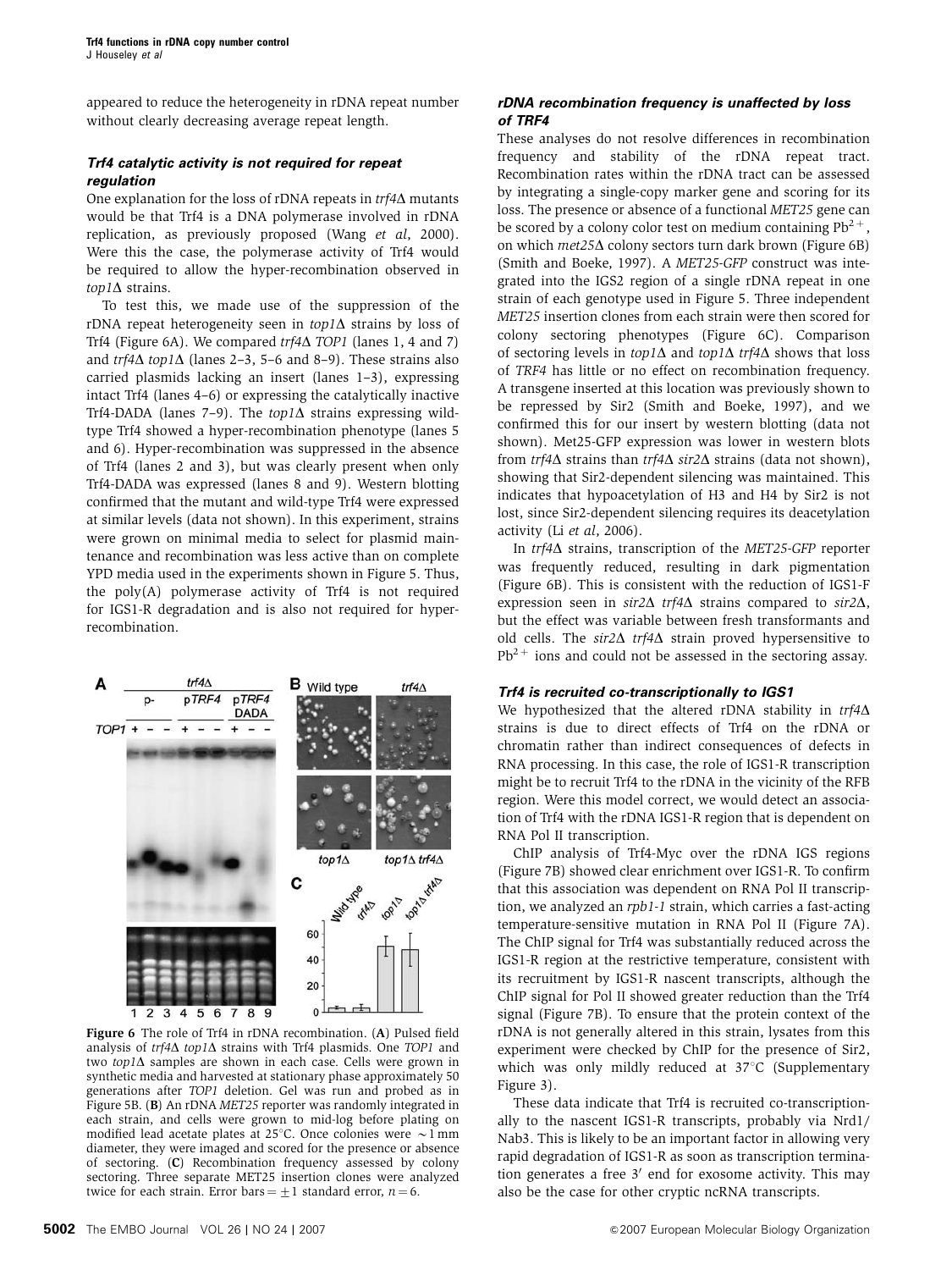<span id="page-7-0"></span>

Figure 7 Trf4 is recruited co-transcriptionally to the IGS1-R region of the rDNA. (A, B) ChIP analysis of Trf4 recruitment to the IGS in an rpb1-1 strain. rpb1-1 TRF4-13Myc cells were grown to mid-log at  $25^{\circ}$ C in YPD and half were shifted to  $37^{\circ}$ C for 30 min. Chromatin was precipitated from  $25^{\circ}$ C and  $37^{\circ}$ C cultures using anti-RNA polymerase II 8WG16 (A) and anti-Myc 9E10 (B). (C) ChIP analysis of Smc1-13Myc distribution in cells growing at  $25^{\circ}$ C in YPD. Error bars =  $\pm$ 1 standard error,  $n = 4$  (A, B),  $n = 3$  (C).

#### **Alterations in rDNA copy number in trf4**D **strains do not reflect differences in cohesin recruitment**

In order to address whether cohesin is displaced by IGS1-R accumulation in the  $trf4\Delta$  strains, we performed ChIP analysis using a 13-Myc-tagged cohesin subunit Smc1. The Smc1-Myc fusion is the only form of Smc1 present in the cells, which showed no growth impairment. In addition, rDNA recombination rates were unaltered, as judged by the  $Pb^{2+}$  plate method described above (data not shown), indicating that the fusion protein is fully functional.

In the wild-type background, Smc1-Myc showed the expected distribution with a clear peak over the CAR (Figure 7C). Neither the distribution nor the intensity of the Smc1 ChIP signal was altered by the loss of Trf4. In contrast, the Smc1 ChIP signal was strongly reduced by loss of Top1, either in the presence or absence of Trf4. This makes it unlikely that the effects of Trf4 on rDNA copy number regulation are related to removal of cohesin from the IGS region.

## **Discussion**

#### **Cryptic transcripts are generated from repressed chromatin regions in S. cerevisiae**

Genome-wide analyses of RNA Pol II density in yeast using ChIP and tiling microarrays showed that almost the entire genome is transcribed (David et al[, 2006](#page-9-0); [Steinmetz](#page-10-0) et al[, 2006](#page-10-0)). A striking feature of these analyses was that regions of repressed chromatin, notably in the rDNA IGS1 region and telomeres, showed Pol II occupancy that was significantly below the background of 'non-transcribed' regions. Paradoxically, these repressed regions can be actively transcribed under some conditions, leading to the suggestion that initial rounds of transcription might be needed to establish subsequent silencing [\(Steinmetz](#page-10-0) et al, [2006](#page-10-0)). In strains lacking the  $poly(A)$  polymerase Trf4, we detected cryptic transcripts derived from CEN3 and from regions of repressed chromatin: a telomeric region (TEL05L) and the rDNA intergenic spacer region IGS1-R.

The TEL05L ncRNA transcript stabilized in TRAMP and exosome mutants is  $\sim$  6.5 kb in length and is derived from the Y' region, which is fully or partially conserved at most yeast telomeres ([Louis and Haber, 1992](#page-10-0)). The RNA initiates close to the terminal telomeric repeats and runs antisense to an ORF (YEL077C), which potentially encodes a 143 kDa protein proposed to function as a DNA helicase involved in telomere maintenance [\(Yamada](#page-10-0) et al, 1998). Sequence analyses showed that ncRNAs are generated from at least two telomeres, and we speculate that they may be transcribed from many or all telomeres. The identification of these ncRNAs might be consistent with the model that cryptic transcripts play a role in establishing silenced chromatin regions [\(Steinmetz](#page-10-0) et al, 2006). In S. cerevisiae, centromeric regions are very small, lack clear heterochromatic regions and were not previously reported to be transcribed. In contrast, centromeric regions in Schizosaccharomyces pombe are transcribed, but the RNAs are rapidly degraded by the TRAMP and exosome complexes [\(Buhler](#page-9-0) et al, 2007). We detected an RNA of  $\sim$  1.2 kb apparently derived from CEN3, which was elevated in the  $trf4\Delta$  strain, suggesting that cryptic centromeric transcripts may also be present in S. cerevisiae.

Previous reports functionally linked Trf4 with Top1 and cohesion and condensation in the rDNA repeats ([Castano](#page-9-0) et al[, 1996](#page-9-0)), and we therefore analyzed the IGS1 transcripts in more detail. Two transcripts, IGS1-R and IGS1-F, are generated by divergent transcription from the E-pro promoter. We showed that IGS1-R, but not IGS1-F, is recognized and degraded by TRAMP4 and the exosome. Expression of a catalytically inactive form of Trf4 showed that its poly(A) polymerase activity is not required for degradation of IGS1-R.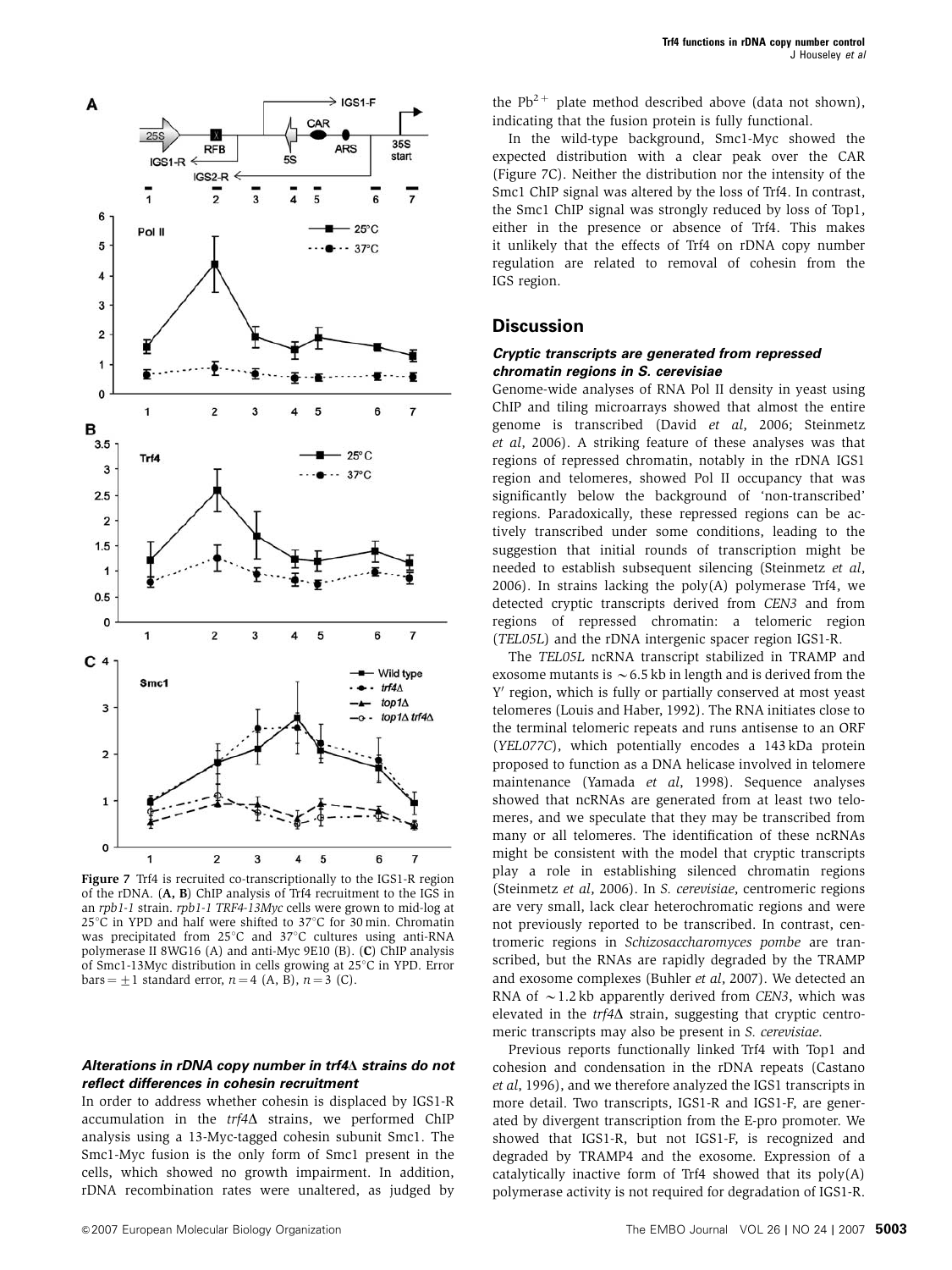The catalytic activity of Trf4 was also dispensable for degradation of HSP104 mRNA in THO complex mutants [\(Rougemaille](#page-10-0) et al[, 2007](#page-10-0)), but was required for degradation of hypomethylated  $\text{tRNA}_{\text{i}}^{\text{Met}}$  [\(Vanacova](#page-10-0) *et al*, 2005). This suggests that polyadenylation aids degradation of structured substrates, but is dispensable on less structured RNAs. The  $3'$  ends of the IGS1-R transcripts are polyadenylated by the canonical  $poly(A)$ polymerase Pap1, and are very heterogeneous. We speculate that this heterogeneity may result in part from termination by collision with oncoming RNA polymerase I molecules.

ChIP analyses showed that Trf4 could be crosslinked to the rDNA over the IGS1-R region, but not over IGS1-F. This association is largely dependent on functional RNA Pol II, since it was substantially reduced in an rpb1-1 mutant strain at non-permissive temperature. We therefore propose that Trf4 is recruited co-transcriptionally to the nascent IGS1-R transcripts. The IGS1-R region contains multiple predicted binding sites for the RNA-binding proteins Nab3 and Nrd1, which were previously reported to act as cofactors for the exosome in RNA degradation ([Vasiljeva and Buratowski,](#page-10-0) [2006](#page-10-0)). Consistent with this, degradation of IGS1-R was strongly inhibited by a mutation in Nrd1, indicating the involvement of the Nrd1/Nab3 heterodimer in recruiting the TRAMP and/or exosome complexes. Since Nrd1/Nab3 also function in transcription termination by RNA Pol II (Arigo et al[, 2006b;](#page-9-0) [Thiebaut](#page-10-0) et al, 2006), they clearly have the potential to bind co-transcriptionally to nascent transcripts. We saw no evidence for effects of mutations in Nrd1 or Nab3 on termination of the IGS1-R transcript, but we predict that they act to recruit the TRAMP complex to nascent IGS1-R transcripts.

Co-transcriptional binding of Nrd1–Nab3 and Trf4 may be an important factor in the very rapid degradation that makes many transcripts from yeast and other eukaryotes 'cryptic'. The exosome cannot degrade co-transcriptionally, since it requires a free  $3'$  end, but it appears that the IGS1-R transcripts are already targeted during transcription, potentially allowing their immediate degradation when the transcript is released from the polymerase.

#### **Links between Trf4 and rDNA copy number regulation**

Strains carrying  $trf4\Delta$  displayed sporadic alterations in copy number. In contrast, strains carrying either  $top1\Delta$  or  $sir2\Delta$ showed hyper-recombination, manifested as extensive rDNA repeat length heterogeneity. The combination of  $trf4\Delta$  with either top1 $\Delta$  or sir2 $\Delta$  resulted in a synergistic phenotype with drastic loss of rDNA repeats. Analysis of an integrated MET25 marker indicated that this does not reflect altered recombination rates, indicating that rDNA instability is responsible for repeat loss. Deletion of exosome component Rrp6 in  $top1\Delta$ reduced the hyper-recombination phenotype, indicating that Rrp6 is also required for normal rDNA stability.

The cohesin complex is believed to hold sister chromatids together in the rDNA, so that recombination does not lead to alterations in copy number [\(Huang](#page-10-0) et al, 2006). However, loss of Trf4 did not detectably affect cohesin binding over IGS1 and IGS2. Changes in rDNA recombination rate without alteration of cohesin association were previously observed in mutants of Lrs4/Csm1 [\(Huang](#page-10-0) et al, 2006).

Together the data are consistent with the model in Figure 8. Transcription of IGS1-F through the CAR located in IGS2, or the balance between transcription of IGS1-F and



Figure 8 Model for the roles of ncRNAs in the rDNA spacer regions. A DNA replication fork is shown blocked at the RFB. Transcription of IGS1-F and IGS2-R may concentrate cohesin at the CAR. This would potentially resemble the role of RNA Pol II in concentrating cohesin to other sites of convergent transcription [\(Lengronne](#page-10-0) et al, 2004). Alterations in the level or balance of IGS1-F and IGS2-R may also be responsible for regulated cohesin displacement, allowing misalignment of sister chromatids and alterations in repeat number. The high rate of pre-rRNA transcription and attendant DNA supercoiling may lead to DNA damage, particularly at the DNA replication fork stalled at the RFB, when Top1 is absent. The IGS1-R transcript is proposed to recruit Nrd1 and Nab3, which generally function together with the Sen1 RNA helicase. These factors may stimulate co-transcriptional association of the TRAMP complex and the exosome with the IGS1-R transcript. Interactions between TRAMP, the exosome and the RFB region of the rDNA, via the IGS1-R transcript, are envisaged to alter the chromatin structure and/or promote DNA repair (see Discussion).

IGS2-R may play important roles in cohesin displacement [\(Kobayashi and Ganley, 2005](#page-10-0); Li et al[, 2006](#page-10-0)). However, we predict that IGS1-R has a distinct function, which is important for rDNA stability, although its exact nature remains unclear. Trf4 and other factors binding to the nascent IGS1-R transcript may enhance rDNA stability at the site of transcription, possibly by promoting the repair of DNA damage. Alternatively, IGS1-R transcripts that escape degradation might exert a dominant negative effect on rDNA repair or recombination at other sites, and these models are not mutually exclusive. The ChIP data showing co-transcriptional recruitment of Trf4 would be consistent with association of the TRAMP complex with the rDNA at the site of transcription via IGS1-R. Rrp6 retains mRNAs with aberrant 3' ends close to the site of transcription [\(Hilleren](#page-10-0) et al, 2001), and it is conceivable that IGS1-R, which shows high 3' heterogeneity, could also be linked to the transcription site by Rrp6.

The IGS1-R transcript passes through the RFB, a key region for rDNA copy number regulation. Replication forks emanate from replication origins (termed ARS; [Figure 1\)](#page-1-0) in each rDNA repeat, but forks moving against the direction of pre-rRNA transcription are stalled at the RFB, presumably to reduce collision with RNA Pol I. Top1 binding sites flank the RFB and are required to relieve DNA supercoiling generated by the high Pol I transcriptional rate. We speculate that the lack of Top1 activity leads to DNA damage over RFB regions carrying stalled DNA replication forks. Strains lacking Sir2 should not have excessive supercoiling at the RFB, but will have more stalled replication forks in this region due to increased activation of rDNA replication origins when Sir2 is absent [\(Pasero](#page-10-0) et al, 2002).

There are a number of potential links between the exosome and its cofactors and the repair of DNA damage in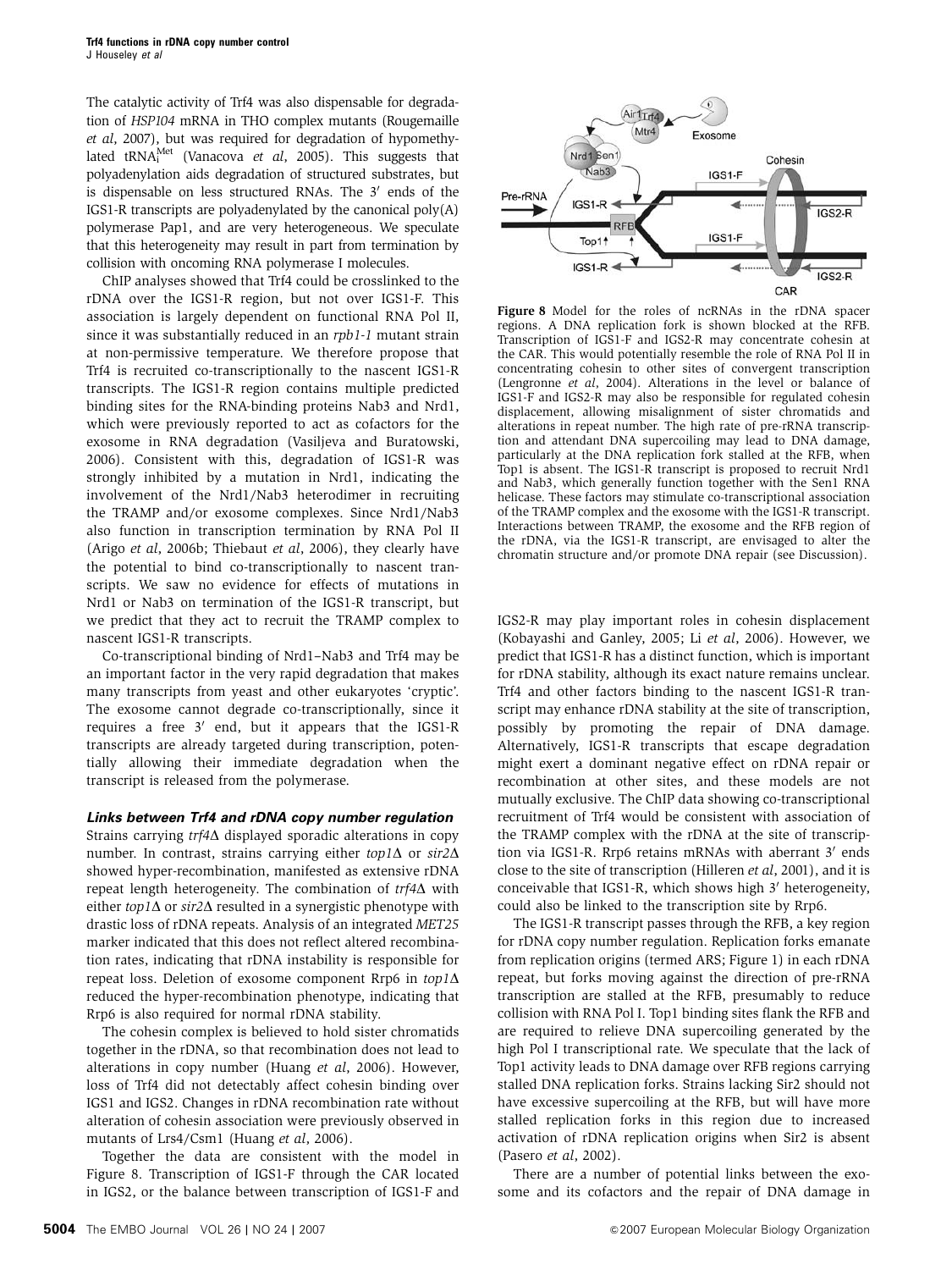<span id="page-9-0"></span>yeast. Strains lacking Trf4 are hypersensitive to DNA cleavage induced by the Top I inhibitor camptothecin ([Walowsky](#page-10-0) et al, [1999](#page-10-0)). This was also the case for  $air1\Delta$   $air2\Delta$  double-mutant strains (our unpublished observations), showing this phenotype to be TRAMP-related. Strains lacking Trf4 were also reported to be hypersensitive to DNA damage caused by treatment with the alkylating agent MMS ([Walowsky](#page-10-0) et al, [1999](#page-10-0)). In addition, the nuclear exosome components Rrp6 and cofactor Rrp47/Lrp1/C1D are implicated in the repair of UV-induced DNA damage [\(Hieronymus](#page-10-0) et al, 2004), and  $rrp47\Delta$  strains are defective in both non-homologous end joining and homologous recombination (Erdemir et al, 2002). We speculate that the TRAMP and exosome complexes also play a role in the repair of DNA damage at the RFB. Increased histone mRNA levels leading to defects in DNA metabolism have recently been reported [\(Reis and Campbell, 2006](#page-10-0)); however, this was not found to be the case for a  $trf4\Delta$  single mutant, and we have also not observed this in our strains (data not shown).

Recombination events are frequent in  $top1\Delta$  mutants but rare in  $trf4\Delta$ . We predict that recombination-based repair is infrequent in  $trf4\Delta$  strains due to the action of Top1 in removing supercoils and preventing DNA damage. This may explain the low penetrance of the repeat number change phenotype in  $trf4\Delta$ , with events altering repeat number occurring only once in many generations. Notably, however, some trf4 $\Delta$  and air1 $\Delta$  air2 $\Delta$  samples contained two populations with discrete rDNA lengths ([Figure 5A](#page-5-0) and data not shown), suggesting that a recombination event had occurred during early growth of the culture. The  $top1\Delta$  trf4 $\Delta$ strains are predicted to undergo frequent rDNA damage repair by recombination. However, the repeat tract collapses as these events are biased toward contraction, being based on strand invasion rather than homologous recombination.

Degradation of the IGS1-R transcript resembles that of the CUTs, which account for a significant proportion of the genome of S. cerevisiae. A crude estimate based on the microarray analyses of Wyers et al [\(2005\)](#page-10-0) suggests a minimum of 600 CUTs, or just under 10% of the number of annotated genes (see Supplementary Figure 4 for

# **References**

- Arigo JT, Carroll KL, Ames JM, Corden JL (2006a) Regulation of yeast NRD1 expression by premature transcription termination. Mol Cell 21: 641–651
- Arigo JT, Eyler DE, Carroll KL, Corden JL (2006b) Termination of cryptic unstable transcripts is directed by yeast RNA-binding proteins Nrd1 and Nab3. Mol Cell 23: 841–851
- Bryk M, Banerjee M, Murphy M, Knudsen KE, Garfinkel DJ, Curcio MJ (1997) Transcriptional silencing of Ty1 elements in the RDN1 locus of yeast. Genes Dev 11: 255–269
- Buhler M, Haas W, Gygi SP, Moazed D (2007) RNAi-dependent and -independent RNA turnover mechanisms contribute to heterochromatic gene silencing. Cell 129: 707–721
- Castano IB, Brzoska PM, Sadoff BU, Chen H, Christman MF (1996) Mitotic chromosome condensation in the rDNA requires TRF4 and DNA topoisomerase I in Saccharomyces cerevisiae. Genes Dev 10: 2564–2576
- Christman MF, Dietrich FS, Fink GR (1988) Mitotic recombination in the rDNA of S. cerevisiae is suppressed by the combined action of DNA topoisomerases I and II. Cell 55: 413–425
- Conrad NK, Wilson SM, Steinmetz EJ, Patturajan M, Brow DA, Swanson MS, Corden JL (2000) A yeast heterogeneous nuclear

calculations). Strains lacking Trf4 are reported to show defects in chromosome arm cohesion (Wang et al[, 2000;](#page-10-0) Edwards et al, 2003). Whether this is related to the recruitment of TRAMP to the numerous and widely dispersed CUTs remains to be determined.

# **Materials and methods**

# **Strains and plasmids**

Yeast transformation was performed by standard methods. Yeast strains are described in Supplementary Table 1. Cells were grown in YPD (2% peptone, 2% glucose, 1% yeast extract) or synthetic media (0.5% (NH4)SO4, 1.7% yeast nitrogen base, 2% glucose, amino acids) at  $25^{\circ}$ C; temperature shifts to  $37^{\circ}$ C were performed in a shaking water bath. Plasmids are described in Supplementary Table 2 and oligonucleotides used for cloning are listed in Supplementary Table 5.

Recombination assays were performed as described by Cost and Boeke (1996).

#### **RNA analysis**

Yeast RNA extraction and northern analysis were performed as described ([Tollervey, 1987](#page-10-0)); high molecular weight RNA was separated on 1.2% glyoxal gels. Experimental details and probes are described in Supplementary data and Supplementary Table 3.

#### **PFGE**

PFGE was performed as described [\(Kobayashi, 2003\)](#page-10-0); see Supplementary Materials and Methods for a detailed protocol.

#### **ChIP**

ChIP was carried out as described ([Kotovic](#page-10-0) et al, 2003) with modifications (see Supplementary Materials and Methods and Supplementary Table 4).

#### **Supplementary data**

Supplementary data are available at The EMBO Journal Online [\(http://www.embojournal.org\)](http://www.embojournal.org).

# **Acknowledgements**

We thank M Grunstein, T Kobayashi, S Vanacova, W Keller, R Grainger and D Ciais for reagents, L Aragon for helpful discussions, C Schneider for critical reading, S Innocente for help with ChIP and M Vogelauer, B Ward and D Leach for advice and equipment. This work was supported by the Wellcome Trust. JH is supported by the Leverhulme Trust and AEH by EMBO.

ribonucleoprotein complex associated with RNA polymerase II. Genetics 154: 557–571

- Cost GJ, Boeke JD (1996) A useful colony colour phenotype associated with the yeast selectable/counter-selectable marker MET15. Yeast 12: 939–941
- David L, Huber W, Granovskaia M, Toedling J, Palm CJ, Bofkin L, Jones T, Davis RW, Steinmetz LM (2006) A high-resolution map of transcription in the yeast genome. Proc Natl Acad Sci USA 103: 5320–5325
- Dez C, Houseley J, Tollervey D (2006) Surveillance of nuclearrestricted pre-ribosomes within a subnucleolar region of Saccharomyces cerevisiae. EMBO J 25: 1534–1546
- Edwards S, Li CM, Levy DL, Brown J, Snow PM, Campbell JL (2003) Saccharomyces cerevisiae DNA polymerase epsilon and polymerase sigma interact physically and functionally, suggesting a role for polymerase epsilon in sister chromatid cohesion. Mol Cell Biol 23: 2733–2748
- Erdemir T, Bilican B, Cagatay T, Goding CR, Yavuzer U (2002) Saccharomyces cerevisiae C1D is implicated in both non-homologous DNA end joining and homologous recombination. Mol Microbiol 46: 947–957